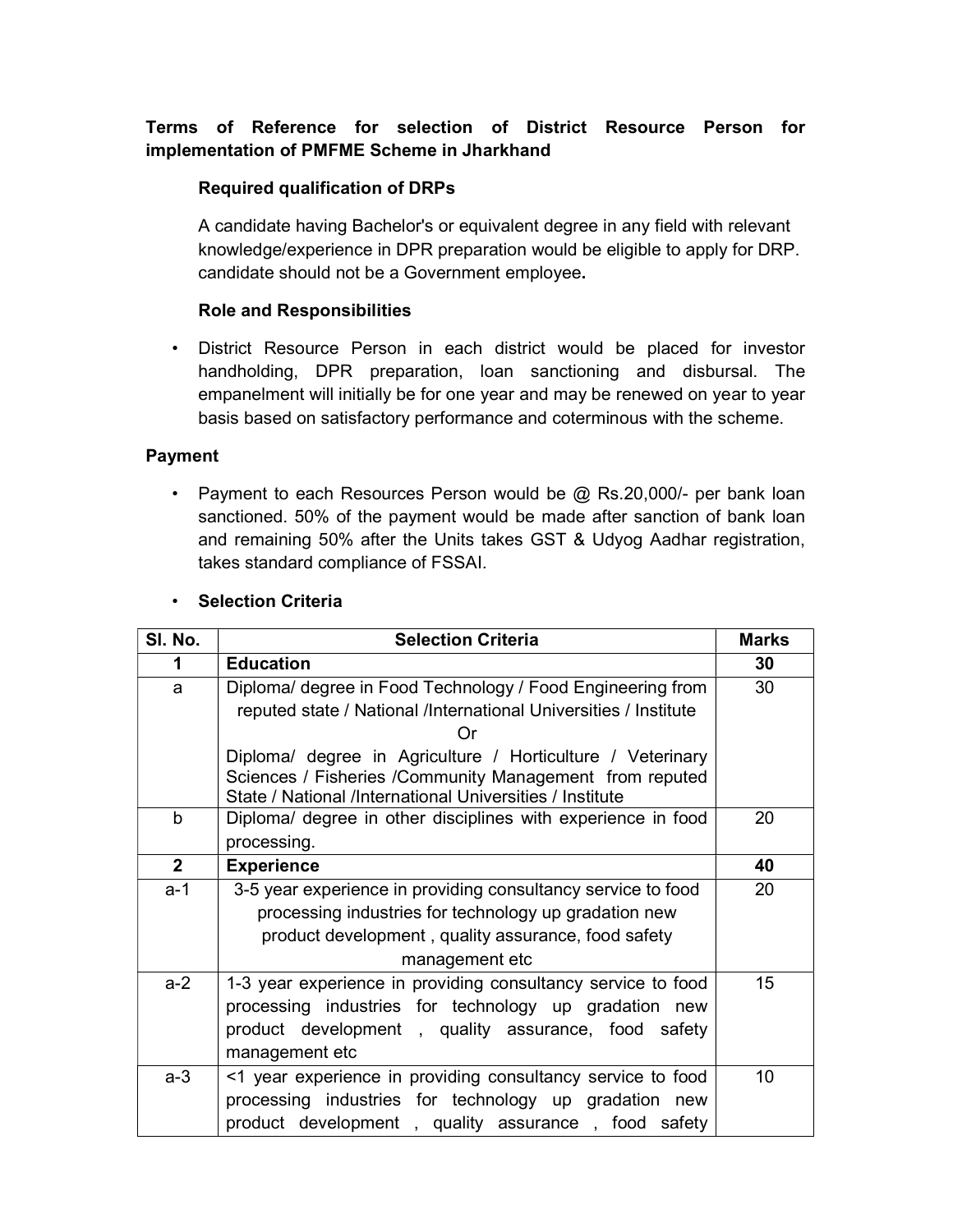|              | management etc                                           |     |
|--------------|----------------------------------------------------------|-----|
| b            | Experience in banking, DPR preparation and training      | 10  |
| C            | Community Mobilization / Working with groups             | 10  |
| 3            | <b>Interview</b>                                         | 30  |
| a            | Understanding PMFME Scheme                               | 10  |
| b            | Understanding of food processing sector, local Scenario, | 10  |
|              | Challenges etc.                                          |     |
| C            | Vision for Implementation                                | 10  |
| <b>Total</b> |                                                          | 100 |